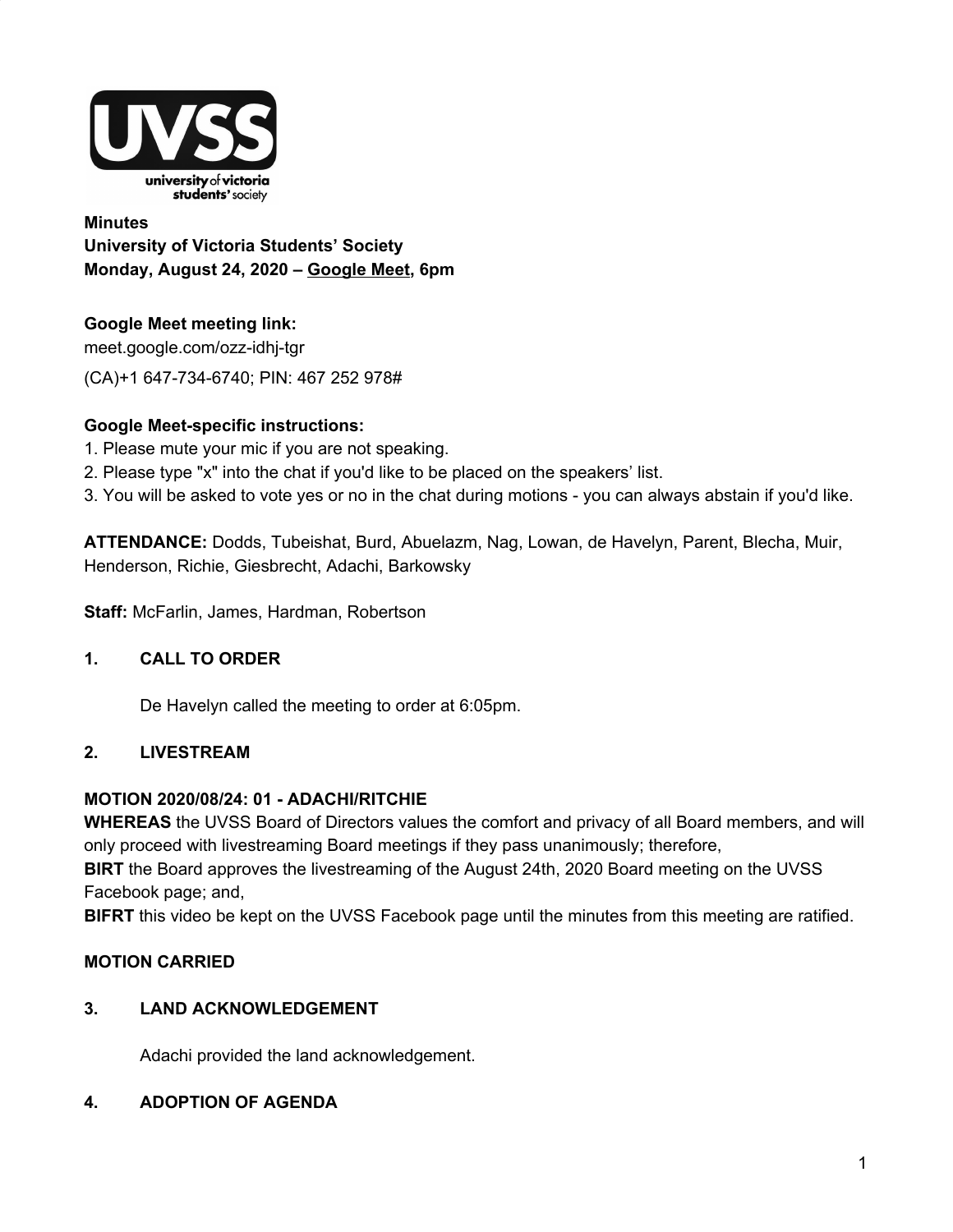## **a. Adoption of Agenda**

i. 2020/08/24

## **MOTION TO ADOPT - BURD/TUBEISHAT**

#### **MOTION TO AMEND - BURD/RITCHIE**

Add "RECOMMENDED BY FINANCE & OPERATIONS COMMITTEE" to motion 8. **MOTION CARRIED**

## **MOTION TO AMEND - TUBEISHAT/GIESBRECHT**

Add the following to the end of new business:

# **RECOMMENDED BY ELECTORAL COMMITTEE**

#### **MOTION 2020/08/24: 14 - TUBEISHAT/**

**BIRT** the updated Electoral Policy attached as Appendix A is approved.

### **MOTION CARRIED**

#### **MOTION CARRIED**

- **a. Adoption of Minutes**
	- i. 2020/08/10

**MOTION TO ADOPT - RITCHIE/ADACHI MOTION CARRIED**

## **5. PRESENTATIONS & ANNOUNCEMENTS**

#### **a. PRESENTATIONS**

- Electoral Committee: Electoral Policy Manual Changes

### **b. ANNOUNCEMENTS**

- Brief Discussion: "Policy Moments"
- Tabling volunteers needed: September 6th Move-in

#### **6. REPORTS**

## **a. REPORT – EXECUTIVE DIRECTOR**

### **b. REPORTS**

#### **PORTFOLIOS**

- 1. Campaigns and Community Relations
- 2. Finance and Operations
- 3. Outreach and University Relations
- 4. Student Affairs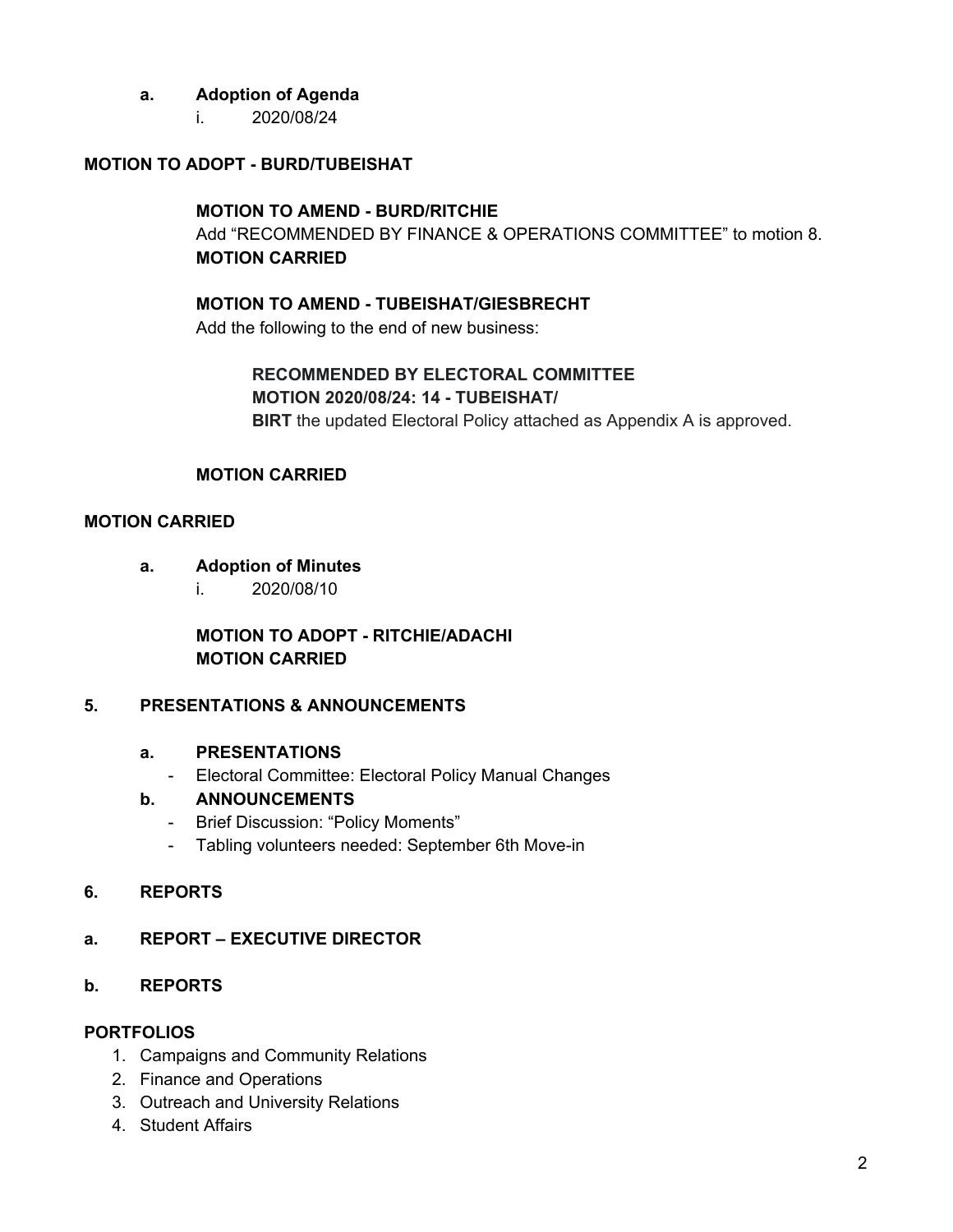- 5. Events
- 6. International Student Relations

## **COMMITTEES AND COUNCILS**

- 1. Electoral
- 2. Executive committee
- 3. Food Bank & Free Store
- 4. Peer Support Centre

## **CONSTITUENCY ORGANIZATIONS & NSU**

- 1. GEM
- 2. NSU
- 3. Pride
- 4. SOCC
- 5. SSD

## **WORKING GROUPS**

- 1. PIRG
- **7. QUESTION PERIOD (15 mins)**
- **8. MAIN MOTIONS**

## **a. PRIORITY BUSINESS**

## **MOTION 2020/08/24: 02 – ABUELAZM/TUBEISHAT**

**WHEREAS** nominees to this committee are not required to be members of the UVSS Board; and, **WHEREAS** the Director of Outreach and University Relations has descriptions of the committee for potentially interested members; and

**WHEREAS** the Director of Outreach and University Relations has advertised this opportunity to the membership; and

**WHEREAS** UVic's Social Sciences Curriculum Committee for 2020-21 is responsible for reviewing undergraduate curriculum submissions from units, and has the authority to approve undergraduate curriculum submissions for recommendation to the Faculty; therefore,

**BIRT** nominations be opened to fill a vacancy on UVic's Social Sciences Curriculum Committee for 2020-21 (1 position).

Nominations: Marran Dodds Stephanie Ward

Dodds is elected by secret ballot.

## **MOTION CARRIED**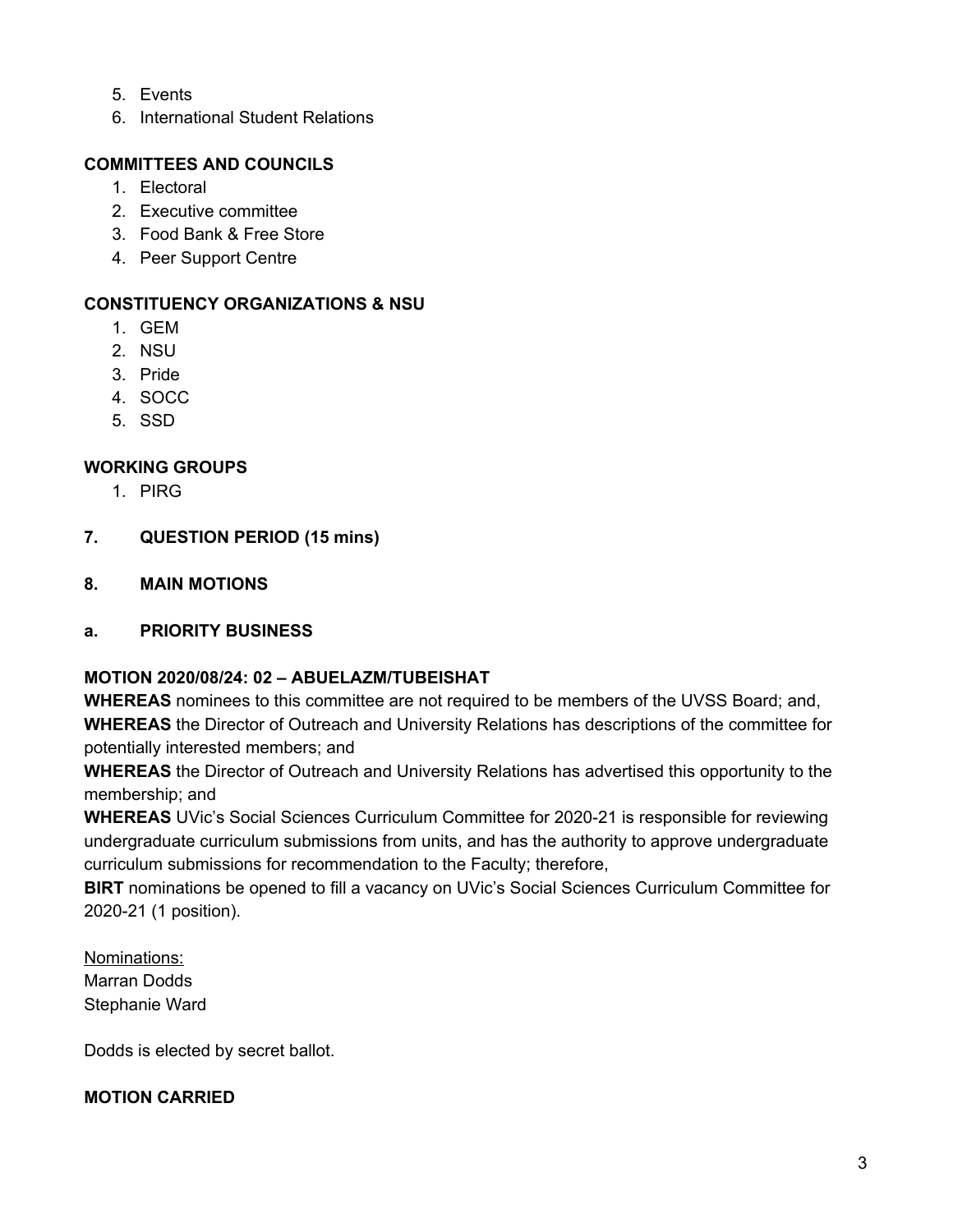## **MOTION 2020/08/24: 03 – ABUELAZM/**

**WHEREAS** nominees to this committee are not required to be members of the UVSS Board; and, **WHEREAS** the Director of Outreach and University Relations has descriptions of the committee for potentially interested members; and

**WHEREAS** the Director of Outreach and University Relations has advertised this opportunity to the membership; and

**WHEREAS** UVic's Social Sciences Dean's Advisory Forum on Indigenization 2020-21 provides guidance to the Dean regarding Indigenous academic programming, Indigenous student success, Indigenous faculty support, and other matters of Indigenous resurgence relevant to and extending from the UVic Indigenous Plan and the SOSC Indigenous Plan; and

**WHEREAS** the Forum will meet at least twice a term, September through April; therefore, **BIRT** nominations be opened to fill a vacancy on UVic's Social Sciences Dean's Advisory Forum on Indigenization 2020-21 (1 position).

### **MOTION 2020/08/24: 05 – ADACHI/ABUELAZM**

**BIRT** nominations be opened for directors to fill director vacancies on the following open committees with open membership:

Nominations: Campaigns (1 director) - no nominations

Member Outreach (2 directors) - Abuelazm (acclaimed)

Policy Development (2 directors) - no nominations

Events (1 director) - no nominations

## **MOTION CARRIED**

#### **MOTION 2020/08/24: 06 – BURD/DODDS**

**BIRT** nominations be opened for directors to fill vacancies on the following closed committees:

Nominations: U-Pass Appeals (1 director) - Adachi (acclaimed)

> **MOTION TO AMEND - BURD/BLECHA** Add "Personnel Committee"

#### **MOTION CARRIED**

Personnel Committee (1 director) - Barkowsky (acclaimed)

## **MOTION CARRIED**

#### **MOTION 2020/08/24: 07 – ADACHI/TUBEISHAT**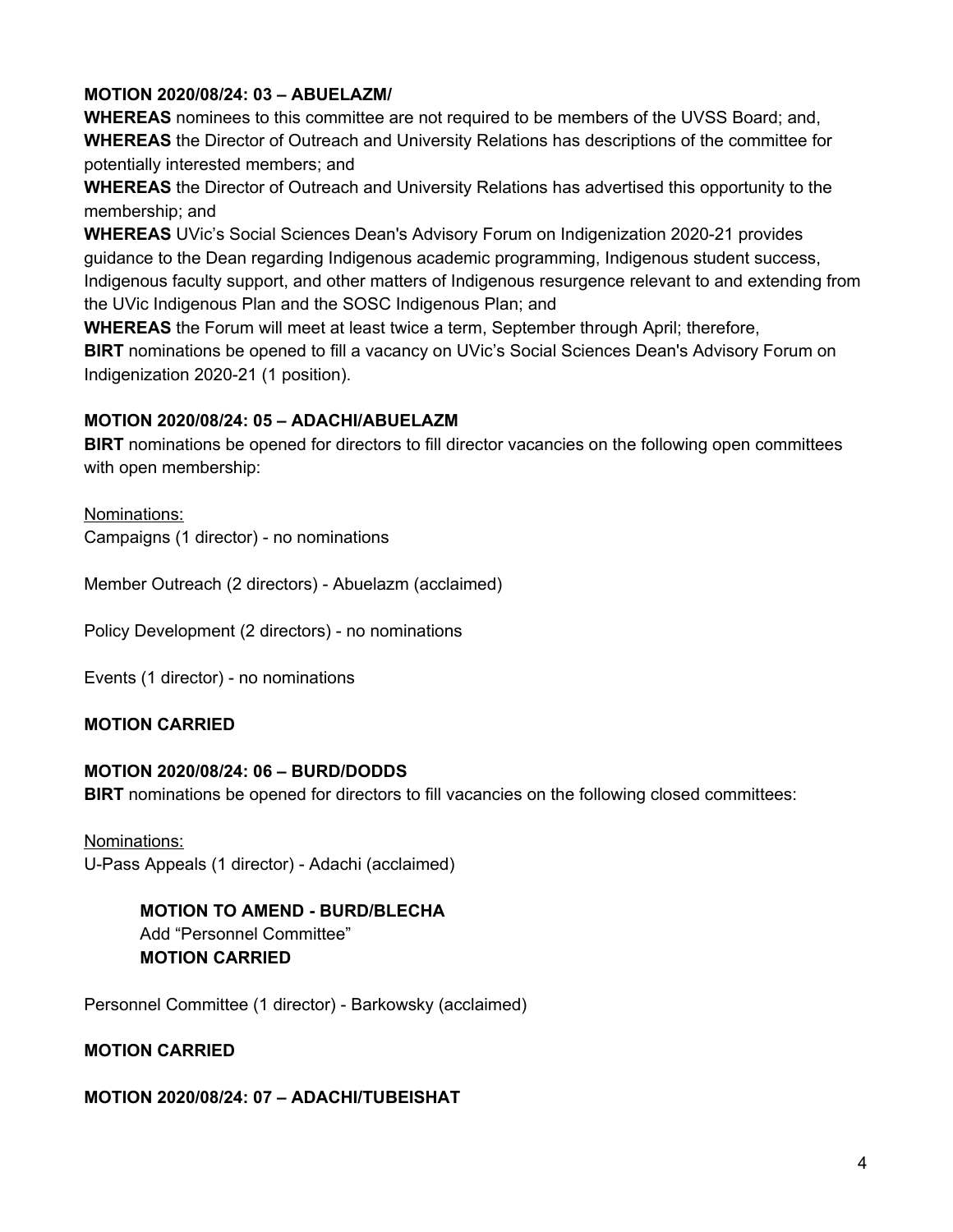WHEREAS section 1.6.b.v of **Board of Directors Policy** stipulates that "Portfolio DALs shall be elected at the first Board meeting of the elected term, with the option for changes at the first Board meeting of each semester"; and

**WHEREAS** there is a vacancy in the Outreach Portfolio for a portfolio Director-at-Large; therefore **BIRT** nominations be opened for one Director at-Large to fill a vacancy of Portfolio DAL attached to Outreach and University Relations (1 position).

Nominations: Abuelazm (acclaimed)

## **MOTION CARRIED**

### **b. NEW BUSINESS**

### **RECOMMENDED BY FINANCE & OPERATIONS COMMITTEE MOTION 2020/08/24: 08 – BURD/DODDS**

**BIRT** the 2020-2021 UVSS Budget is recommended for adoption at the October 2020 UVSS Annual General Meeting.

## **MOTION CARRIED**

## **RECOMMENDED BY POLICY DEVELOPMENT COMMITTEE MOTION 2020/08/24: 09 – ABUELAZM/RITCHIE**

**WHEREAS** increased transparency and accessibility is a priority for the UVSS BoD; therefore, **BIRT** the following be added to section 7. Meetings for all open committees:

7. Meetings

**b. The chair shall distribute meeting agendas a minimum of 24 hours in advance of meetings in a manner that is available to members.**

**c. The chair shall publicly distribute minutes within 72 hours of the end of the meeting.**

# **MOTION CARRIED**

**MOTION TO OMNIBUS MOTIONS 10, 11, AND 12 - ABUELAZM/TUBEISHAT MOTION CARRIED**

# **RECOMMENDED BY CLUBS AND COURSE UNION COUNCILS MOTION 2020/08/24: 10 - TUBEISHAT/GIESBRECHT**

**WHEREAS** Club and course union executives are the elected leadership of their respective groups and organise on and off campus events at which incidents of sexualized violence may occur; and, **WHEREAS** the Office of Student Affairs receives a significant number of disclosures of incidents of

sexualized violence at events organised by clubs and course unions; and,

**WHEREAS** Sexualized Violence Prevention Workshops will help equip club and course union executives with the tools needed to respond to incidents of sexualized violence; therefore, **BIRT** the outlined sections of UVSS Clubs Policy Part 2.3 and of UVSS Course Union Policy Part 2.2 be amended as follows: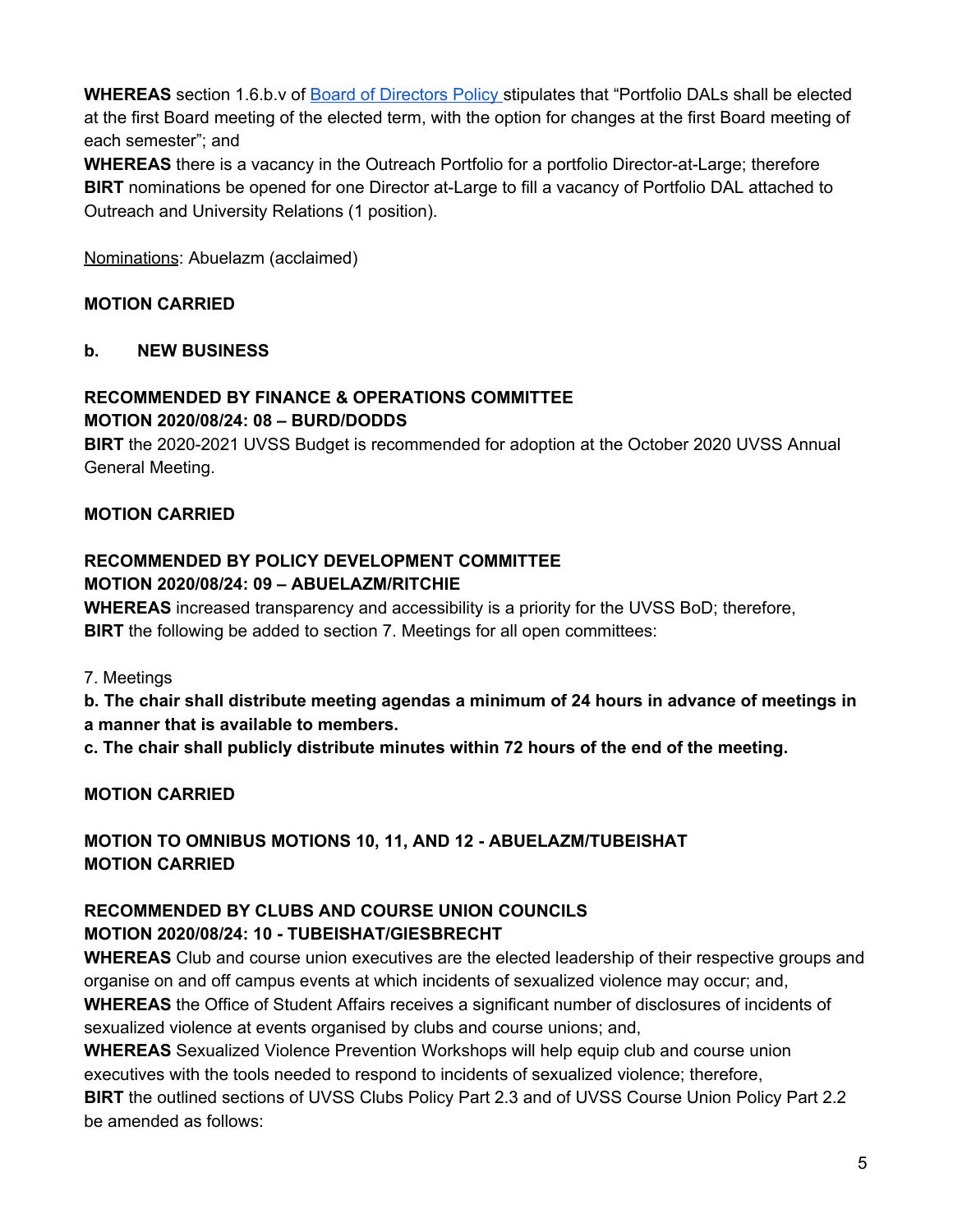## **2.3 RATIFICATION AND STATUS\***

To be ratified as a club of the UVSS and maintain active status, the following conditions must be met each semester:

- a. Submit a completed club registration form that certifies that your club will comply with Clubs Policy
	- i. Forms are due at midnight the Friday before a Clubs Council meeting.
	- ii. Late forms will be accepted during the grace period, which lasts until 11:59am on the day that Clubs Council is held.
	- iii. Those who submit late registration forms will have a 50% reduction in funding and may have to wait until a subsequent Board of Directors meeting to be ratified. No registration forms will be accepted past the grace period.
	- iv. Those who submit forms on time and make a mistake will not be penalized. However, all documentation must be received by the end of the grace period or the club will not receive funding or status.
	- v. Forms submitted after the grace period may be ratified without funding for the semester as long as they attend the next available Clubs Council meeting.
- b. Have a representative attend the Clubs Council meeting at which the club is seeking ratification.
- c. Be ratified by the Board of Directors.
- d. Hold regular meetings at least once per month.
- e. Hold at least one general meeting that is advertised and open to all of its members.
- f. Meet the membership requirements set out in this policy.
- g. Cannot be a business or a for profit entity.
- h. The majority of members of the club must not have been directors of a club that lost status as a result of contravening *Part 2, Section 9: Compliance* within the preceding four semesters.
- i. The club's signing officers have verified that they have read Clubs Policy and have communicated the policy to their membership.
- **j. At least one member of the club's executive team must have completed a sexualized violence prevention workshop authorised by the Director of Student Affairs at all times.**
	- **i. If no executive member has completed an authorised sexualized violence prevention workshop, the club may still be ratified under the condition that an executive member completes said training prior to seeking subsequent ratification.**
	- **ii. If no executive member completes an authorised sexualized violence prevention workshop within the semester they were conditionally ratified, the Director of Student Affairs may deny their request for subsequent ratification.**
	- **iii. Clubs must contact the Director of Student Affairs with the name of the executive member who completed the workshop, the name of the workshop, and proof of completion, such as a certificate, if available.**
	- **iv. The Director of Student Affairs shall post a list of authorised sexualized violence prevention workshops on the UVSS website.**
- **k**j. The UVSS reserves the right to not ratify a club that is perceived to substantially duplicate the name, mandate, objectives, or activities of an established club.<sup>\*</sup>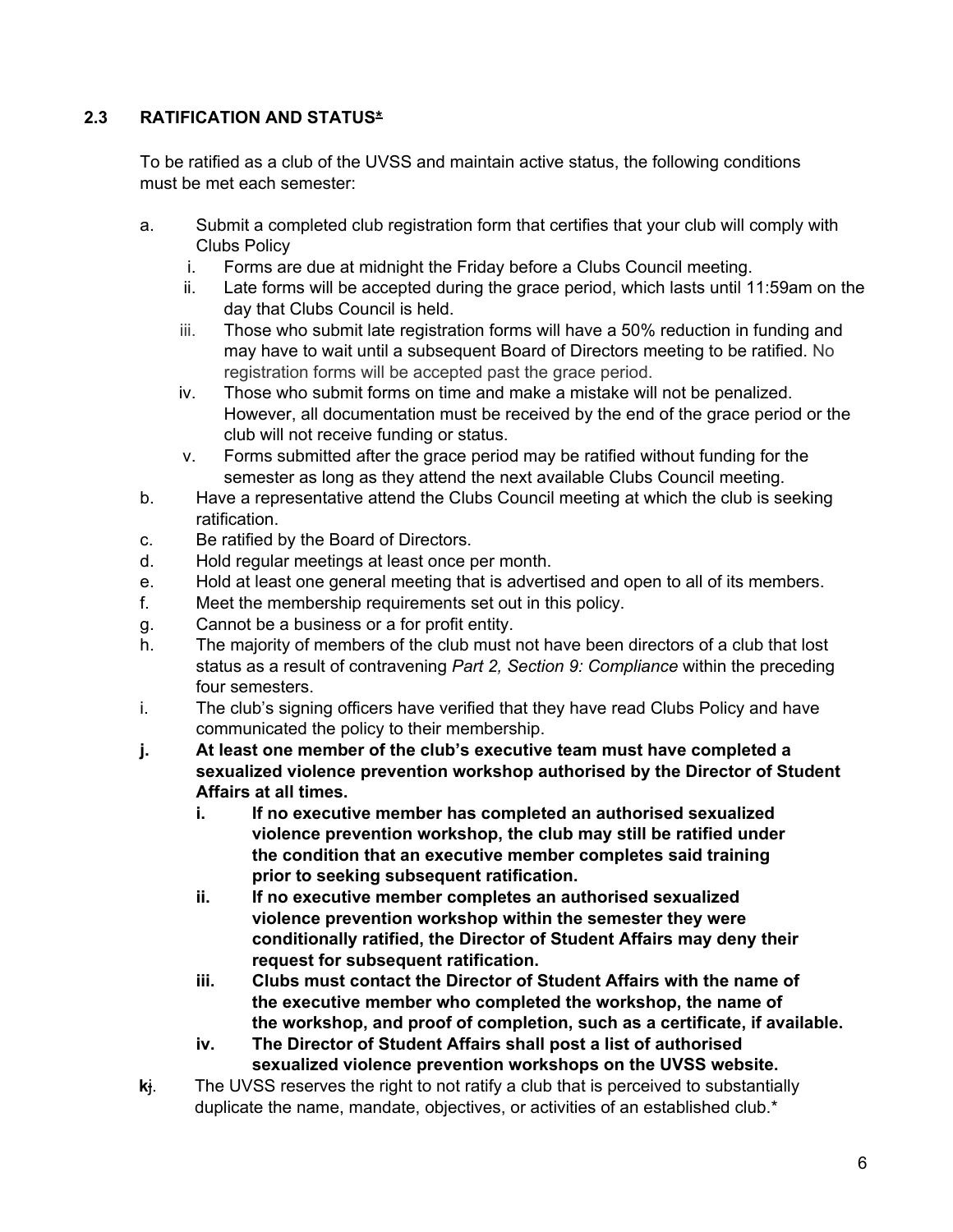\* This policy will apply to all new clubs seeking ratification beginning in August 2017.

# **2.2. RATIFICATION & STATUS\***

To be ratified as a course union of the UVSS and maintain active status the following conditions must be met each semester:

- a. Have a constitution that complies with this policy and is ratified by Course Union **Council**
- b. Complete a "Course Union Status Verification Form"
- c. Have a representative attend the Course Union Council meeting at which the course union is seeking ratification.
- d. Be ratified by the Board of Directors.
- e. Hold regular meetings at least once per month.
- f. Hold at least one general meeting that is advertised and open to all its members.
- **g. At least one member of the club's executive team must have completed a sexualized violence prevention workshop authorised by the Director of Student Affairs at all times.**
	- **i. If no executive member has completed an authorised sexualized violence prevention workshop, the course union may still be ratified under the condition that an executive member completes said training prior to seeking subsequent ratification.**
	- **ii. If no executive member completes an authorised sexualized violence prevention workshop within the semester they were conditionally ratified, the Director of Student Affairs may deny their request for subsequent ratification.**
	- **iii. Course Unions must contact the Director of Student Affairs with the name of the executive member who completed the workshop, the name of the workshop, and proof of completion, such as a certificate, if available.**
	- **iv. The Director of Student Affairs shall post a list of authorised sexualized violence prevention workshops on the UVSS website.**
	- \*Faculties that have PDUs as recognized by UVSS Bylaws are ineligible to receive ratification and status.

## **RECOMMENDED BY CLUBS COUNCIL**

.

# **MOTION 2020/08/24: 11 - TUBEISHAT/GIESBRECHT**

**WHEREAS** allocating Special Project Grant funding is an inefficient and arduous process; and, **WHEREAS** allowing requests to be made up to \$1000 lengthens the process; and,

**WHEREAS** no club in the past four years has received more than \$500 in Special Project Grant funding; therefore,

**BIRT** the outlined sections of UVSS Clubs Policy Part 3.3 be amended as follows:

## **3.3 SPECIAL PROJECT GRANTS**

**a. Application**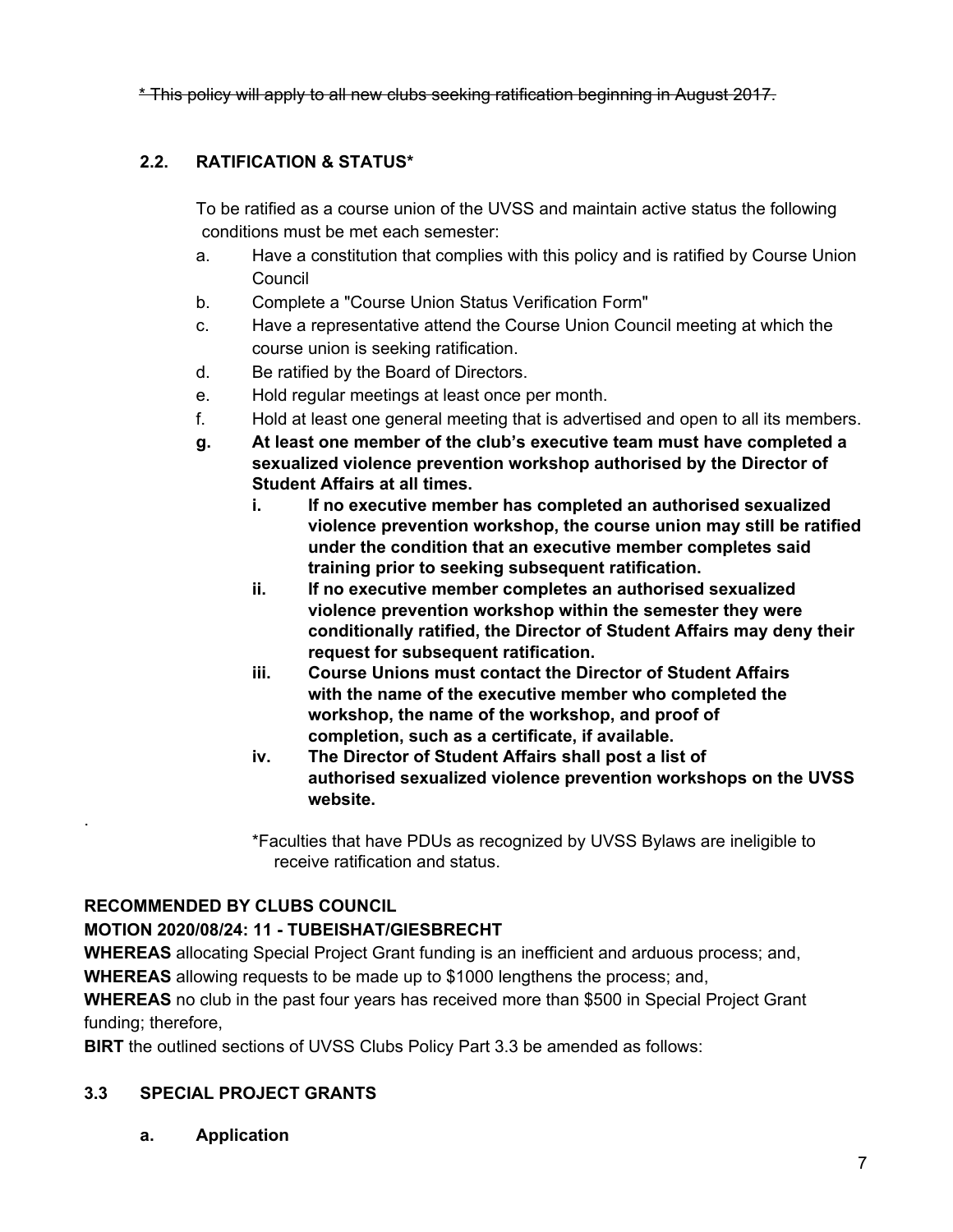- i. Clubs must be in good standing and have been active for at least one semester prior to their request for a Special Project Grant.
- ii. Clubs may only receive one Special Project Grant per semester.
- **iii. A Club representative must attend the first Clubs Council meeting of the semester to be eligible.**

## **b. Special Project Grants**

- i. A single grant shall not exceed **\$600**1000 **unless approved by a two-thirds majority vote at Clubs Council and a majority vote by the Board of Directors.**
- ii. Clubs may only receive a maximum of \$1500 in Special Project Grants per board term (May 1 – April 30).
- iii. A representative must present their application to Clubs Council.
- iv. Grants must be approved by a majority vote of Clubs Council and by the Board of Directors. Grant requests exceeding \$500 require a two-thirds [⅔] majority vote at Clubs Council and a majority vote by the Board of Directors.

# **RECOMMENDED BY CLUBS AND COURSE UNION COUNCILS MOTION 2020/08/24: 12 - TUBEISHAT/GIESBRECHT**

**WHEREAS** the UVSS Clubs Policy and the UVSS Course Union Policy are infrequently updated; and, **WHEREAS** the UVSS Clubs Policy and the UVSS Course Union Policy have many grammatical errors and formatting issues; therefore,

**BIRT** the Director of Student Affairs shall correct grammatical errors and formatting issues in the UVSS Clubs Policy and UVSS Course Union Policy

# **MOTIONS CARRIED OMNIBUS**

# **c. MOTIONS FOR DEBATE**

## **MOTION 2020/08/24: 13 - ABUELAZM/DODDS**

**WHEREAS** motions for the AGM should be passed by the BoD with ample notice; and,

**WHEREAS** the following motion may have gaps that must be identified prior to adoption; and,

**WHEREAS** these gaps may require significant capacity to address; therefore,

**BIRT** the following motion be opened for discussion for the purpose of identifying major gaps in implementation before it is formally brought to the next board meeting; and

**BIFRT** any identified gaps be addressed through revisions made by Policy Development Committee prior to being brought to the next board meeting.

# **MOTION 2020/10/29 - ABUELAZM/**

**WHEREAS** Historically, some faculties have been underrepresented on the UVSS Board of Directors while others have been overrepresented; also

**WHEREAS** involving a range of voices and perspectives allows the Board to extend its reach to neglected areas of the campus; therefore

**BIRT** the Bylaws be amended as follows: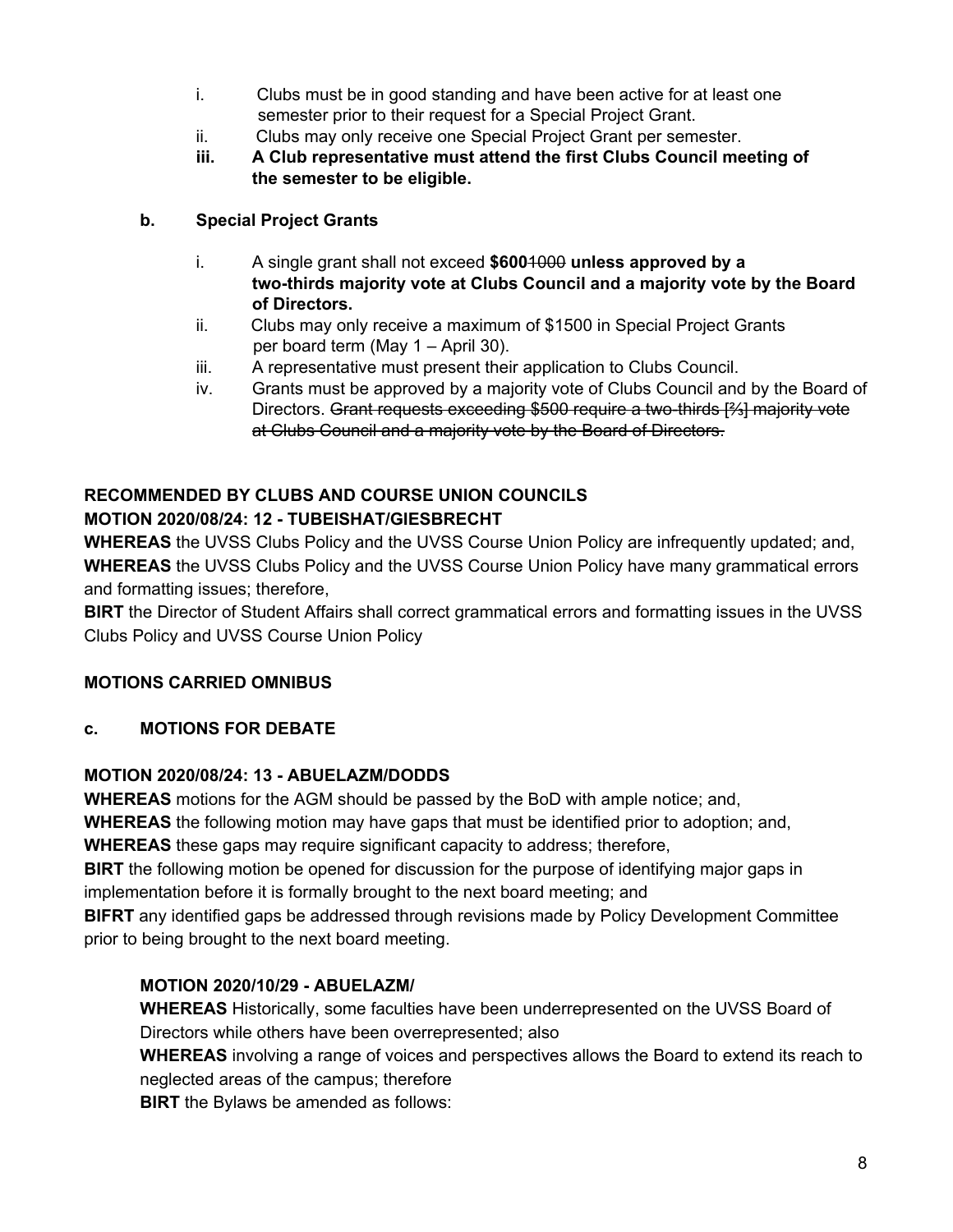# **5.1 Composition of the Board of Directors**

The Board of Directors shall be comprised of:

- a. The following directors elected by the membership:
	- i. One Lead Director as Director of Outreach & University Relations,
	- ii. One Lead Director as Director of Student Affairs,
	- iii. One Lead Director as Director of Events,
	- iv. One Lead Director as Director of Finance and Operations,
	- v. One Lead Director as Director of Campaigns & Community Relations, and
	- vi. Eleven [11] **Two [2]** At-Large Directors**.**
- b. The following directors elected by their respective constituency organisations:
	- i. Gender EmpowermentCentre Representative
	- ii. UVic Pride Representative
	- iii. Society for Students with a Disability Representative
	- iv. Students of Colour Collective Representative
- c. The Native Students' Union Representative elected by the Native Students' Union.
- d. The Director of International Student Relations elected by international students.
- **e. The following directors elected by membership from their respective faculties:**
	- **i. Director of Business Student Relations,**
	- **ii. Director of Education Student Relations,**
	- **iii. Director of Engineering Student Relations,**
	- **iv. Director of Fine Arts Student Relations,**
	- **v. Director of Human & Social Development Student Relations,**
	- **vi. Director of Humanities Student Relations,**
	- **vii. Director of Law Student Relations,**
	- **viii. Director of Science Student Relations, and**
	- **ix. Director of Social Sciences Student Relations.**
- **f.** e. The majority of directors must be at least 18-years-old. 16-or 17-year-old directors are permitted to sit on the Board of Directors
- **5.2 Term of Office of Members of the Board of Directors**
	- a. Lead Directors, At-Large Directors, **Faculty Directors,** and the Director of International Student Relations elected during the month of March shall be elected for one year terms, to take office on May 1st.

# **6.5 Election of Faculty Directors to the Board of Directors**

# **Faculty Directors shall be elected by members of the Students' Society that are officially declared in the faculty that the Director would be representing.**

- **6.6 Eligibility**
	- a. Nominees for any position on the Board of Directors must be members of the Students' Society.
	- b. In order to seek election to the Board of Directors, members must be nominated by not less than fifteen [15] other members of the Students' Society.
	- c. Nominees shall run for only one position on the Board of Directors.
	- d. Members of the Students' Society shall not be Lead Directors for more than two years.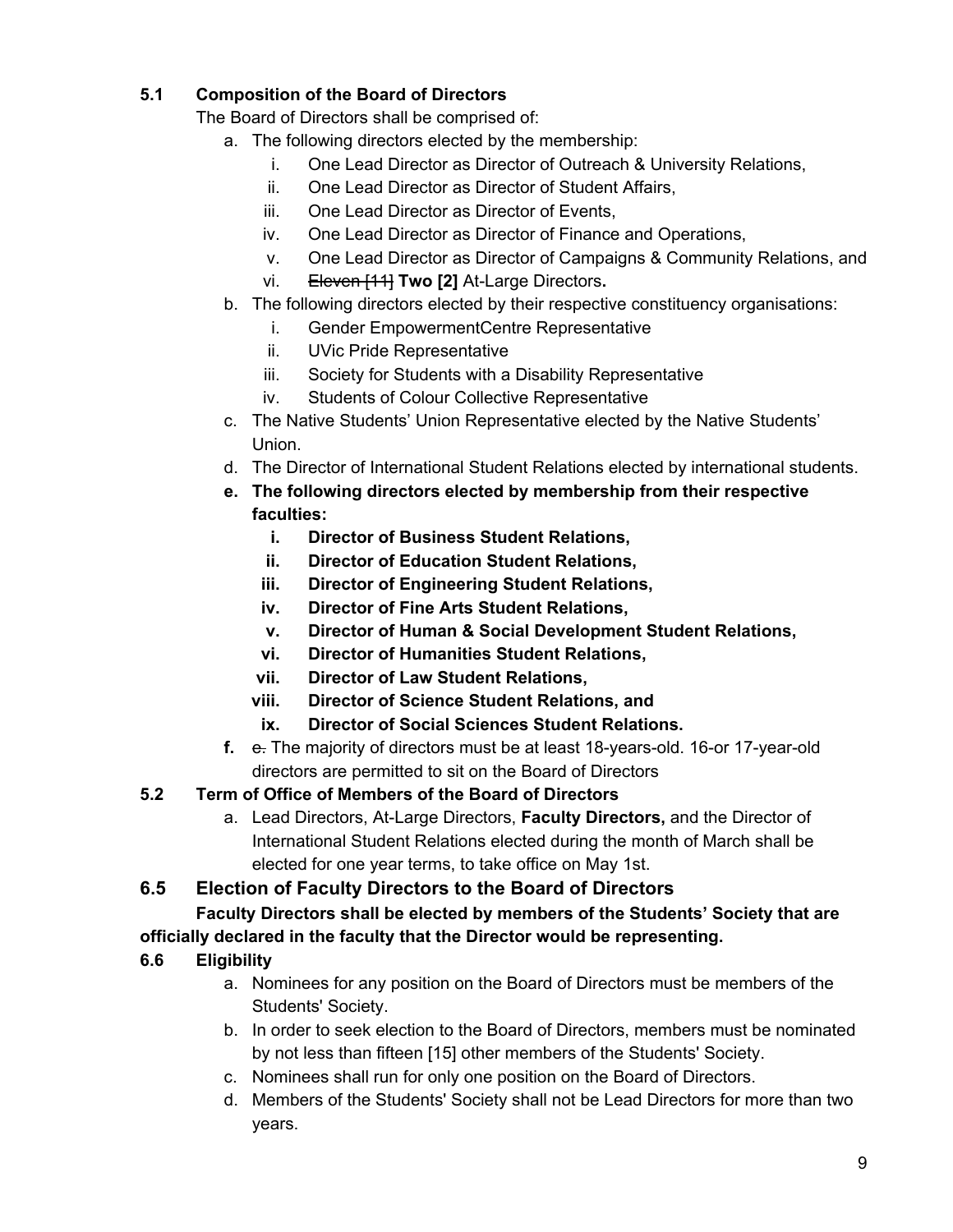## **e. Faculty Director candidates must be officially declared in the faculty they seek to represent.**

## **8.6 At-Large Directors**

The At-Large Directors shall:

- a. Actively work to assist the Lead Directors in the performance of their duties,
- b. Assist in the coordination and implementation of local, provincial and national campaigns relating to education defense,
- c. Scrutinize the activities of the Lead Directors, and
- d. Participate on at least two [2] committees of the Students' Society.

# **8.9 Faculty Directors**

## **The Faculty Directors shall:**

- **a. Actively assist the Board in the performance of its duties,**
- **b. Scrutinize the activities of the Lead Directors,**
- **c. Participate on at least two committees of the Student's Society, and**
- **d. Represent the students in their faculty to the best of their abilities.**

**BIFRT** bylaw 1 be amended to include a definition of "Faculty Director".

**BIFRT** bylaw 6 be renumbered accordingly.

# **MOTION CARRIED**

# **RECOMMENDED BY ELECTORAL COMMITTEE**

### **MOTION 2020/08/24: 14 - TUBEISHAT/RITCHIE**

**BIRT** the updated Electoral Policy attached as Appendix A is approved.

## **MOTION TO POSTPONE TO SEPT. 14 - TUBEISHAT/ABUELAZM MOTION CARRIED**

## **d. OLD BUSINESS**

## **MOTION 2020/05/04: 18 – DE HAVELYN/**

**BIRT** nominations be opened to fill the following vacancies on SUB Occupants Committee:

One (1) Representative as recommended by Anti-Violence Project (AVP)

One (1) Representative as recommended by Students of Colour Collective (SOCC) -- Ruth

## **MOTION TO MOVE IN CAMERA - BLECHA/RITCHIE MOTION CARRIED**

The meeting moved in camera at 8:47pm.

- **9. In Camera**
	- **a. Legal**
	- **b. Personnel Committee Report**

## **MOTION TO MOVE OUT OF CAMERA - LOWAN/BURD**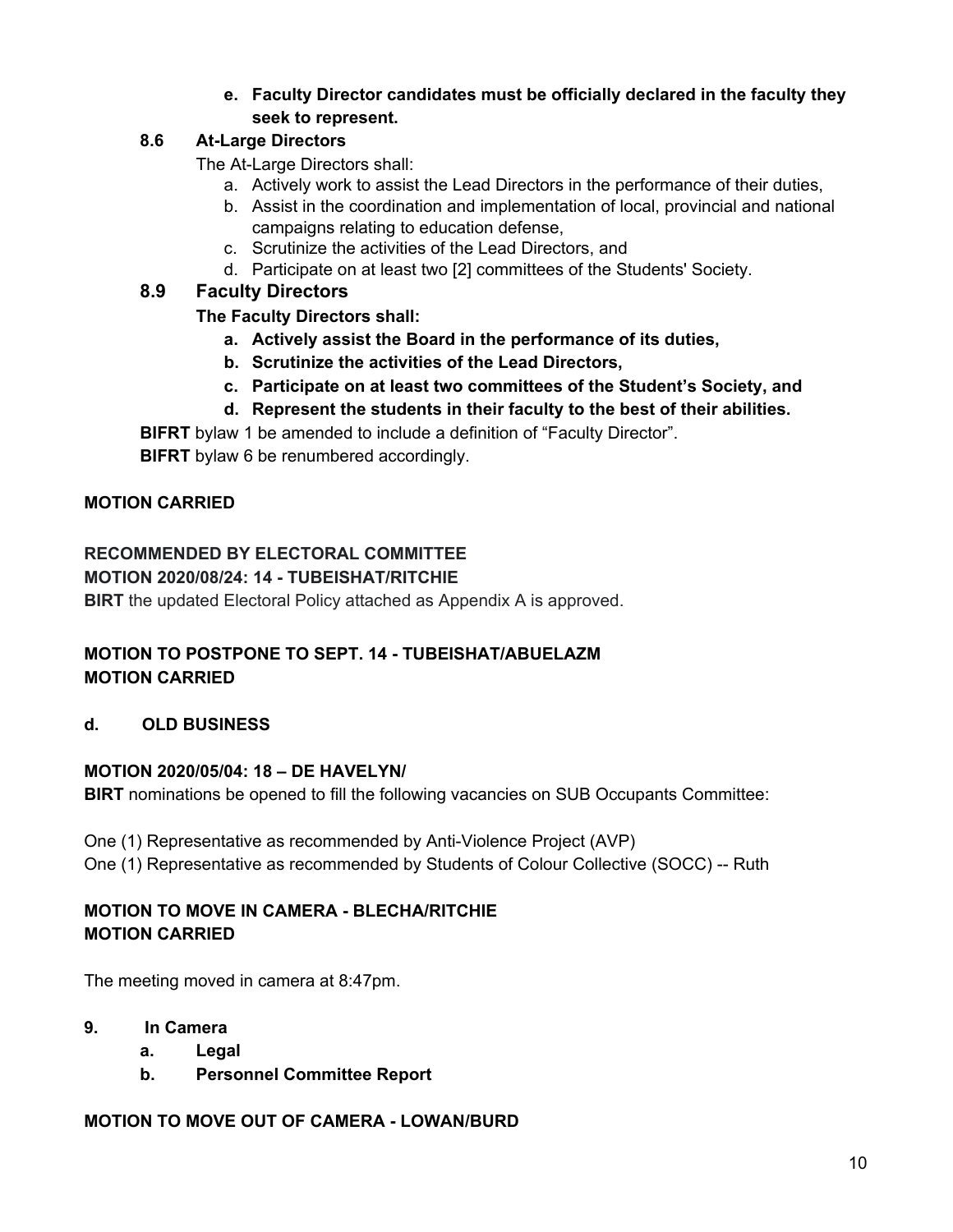### **MOTION CARRIED**

The meeting moved out of camera at 8:54pm.

#### **10. MEETING TIMES**

**The next meeting scheduled by the Board of Directors is:** Monday, September 14, 2020 via Google Meet (online).

#### **11. ADJOURNMENT**

#### **MOTION TO ADJOURN - LOWAN/TUBEISHAT**

#### **12. DIRECTORS' REPORTS**

#### **Natalie Blecha (22.5 hours)**

- SSD Staff Meetings (3 hours)
- SSD Check Reqs. Signing and Annotating (3 hours)
- SSD Policy Writing (4 hours)
- SSD/UVSS Emails and Communications (3 hours)
- SSD Program Planning with SSD Staff (1 hour)
- SSD Good Food Box Delivery/Facilitation (1 hour)
- SSD Budget/Accounts/Etc Meetings, Research, Problem Solving with SSD Staff, Dir. Finance, Etc (5 hours)
- SSD Executive Meeting (2 hours)
- SSD Policy Dev. Committee (0.5 hours)

#### **Jana Barkowsky (6.5 hours)**

- Attended campaigns committee (1 hour)
- Present at UVSS to answer student questions (1 hour)
- Separated agenda materials (3 hours)
- Attended course union committee (1 hour)
- Wrote up minutes for course union committee meeting (.5 hours)

#### **Reeve Henderson (9.5 hours)**

- ISRC Planning Meeting/Policy
- Emails
- Events Committee
- Sponsor List E-Sports
- E-Sports Onboarding Meeting

#### **Jocelynne Parent (6.5 hours)**

- Events committee
- Minutes write up
- Board meeting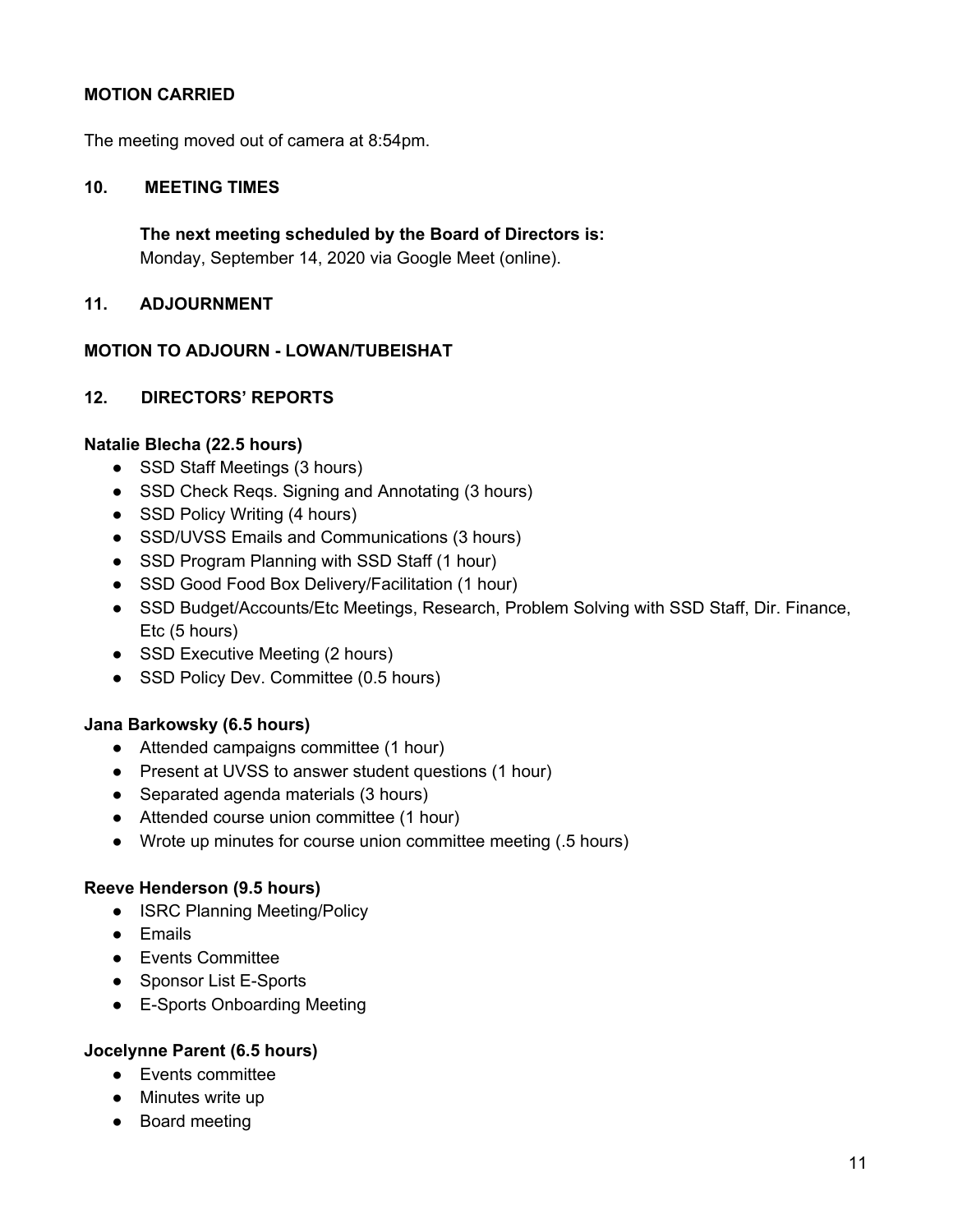- Bystander training
- Portfolio work

## **Victoria Ritchie (21 hours)**

- Campaign Portfolio Meetings 2hr
- Divest Lesson Plan 1hr
- Divest Research Work .5hr
- Divest Lesson Planning 2hr
- Finance Committee Meeting 1hr
- Policing Research 1hr
- Personnel Reading 1hr
- Personnel Training 1hr
- Campus to Campus Presentation Prep 2hr
- C2C Materials Creation 1hr
- C2C Editing & Prep 2.5hrs
- LGC Additional Work 1hr
- Safer Use Filming (Naloxone) .5hr
- Bystander Training 1.5hrs
- AVP Training 3hrs

## **Caleb Burd (72 hours)**

- Attended various committee meetings
- Met with graphics team to coordinate outreach strategies
- Worked on budgets and business strategic plan
- Met with SOCC coordinator to discuss advocacy budgeting
- Met with SSD board representative about advocacy funding
- Met with StudentCare about opt-out process
- Helped film video for SUB tour
- Discussed finances with UVSS accountants
- Met with Health Plan administrator
- Attended a meeting with UVic treasurer about Divestment
- Chaired meeting with portfolio Dals
- Organized and attended personnel training

# **Marran Dodds (15.5 hours)**

- $\bullet$  Emails (1.5 hr)
- Book Club (1.75 hr)
- Meeting with NSU (0.75 hr)
- Board Meeting (2.25 hr)
- Member Outreach Committee (0.75 hr)
- Member Outreach Video Editing (4 Hrs)
- Bystander Workshop (1.5 hrs)
- Events Committee (1 hr)
- Divest Greenwashing Video Prep (2 hr)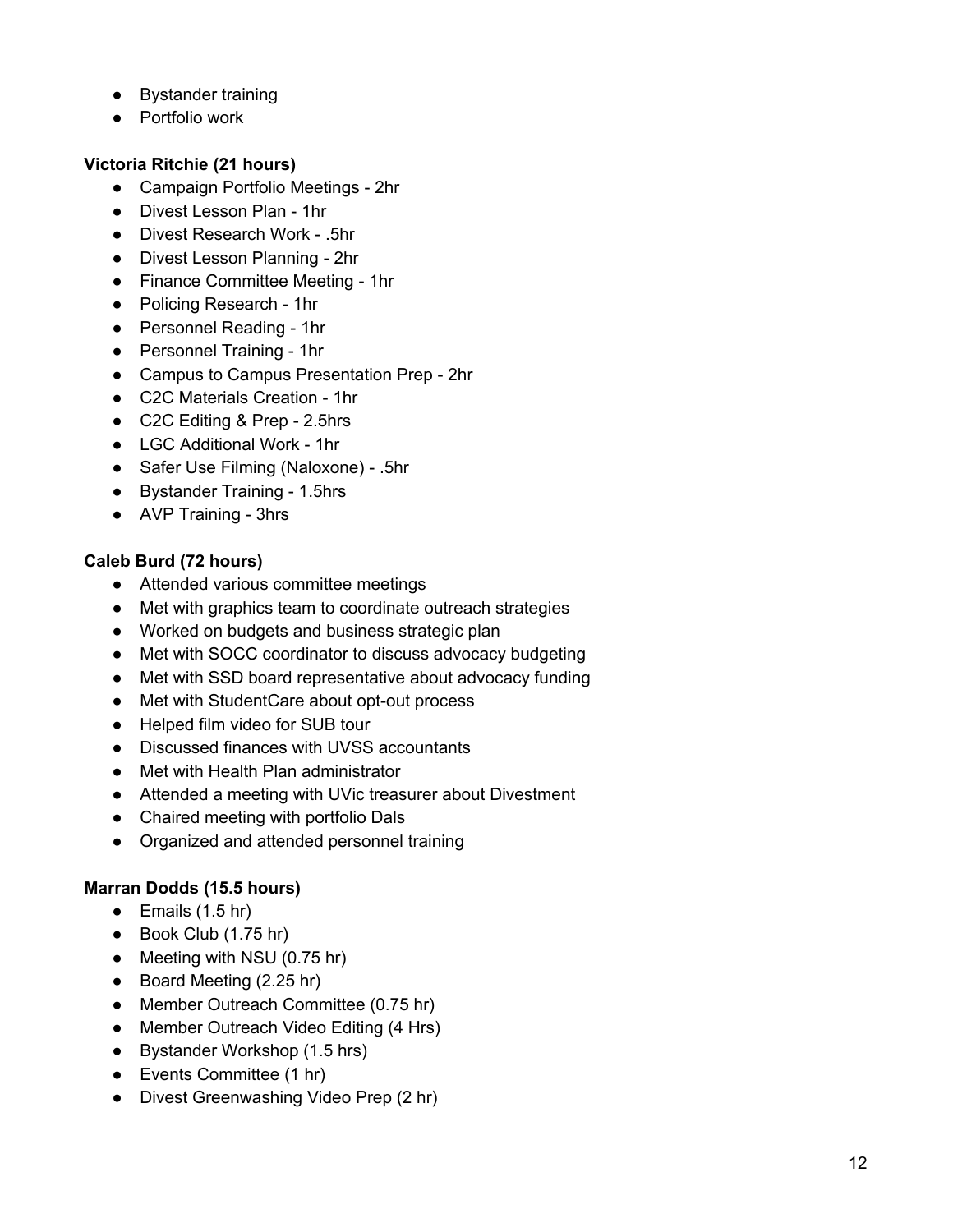## **Evan Guildford (8 hours)**

- Board Meeting (2.3)
- $\bullet$  Outreach (0.5)
- $\bullet$  Events  $(1.0)$
- Finance Portfolio meeting (0.7)
- Finance Portfolio work (1.0)
- Bystander Workshop (2.0)
- Member Outreach (0.5)

### **Paarth Mittal (6.75 hrs)**

- Divest UVic meeting (1 hr)
- Campaigns Committee (1 hr)
- Board Meeting (2.5 hrs)
- Bringing In Bystander Intervention Training (1.75 hrs)
- Reviewing & Approving Campaigns Budget (0.5 hrs)

## **Abdul Abuelazm (7.5 hours)**

- Wrote Policy for Faculty Directors (3 hours)
- Acted as Second Chair for clubs council (1 hour)
- Attended PD committee (1 hour)
- Attended Bystander Intervention Training (1.5 hours)
- Helped with Advo Group Policy (0.5 hours)
- Compounded list for CUs and PDUs (0.5 hours)

## **Emily Lowan (102 hours)**

*General:*

- Campaigns portfolio check-in (1.5 hours)
- Campaigns committee  $+$  prep (1.5 hours)
- Meetings with Stef (4 hours)
- Board meeting (3 hours)
- Leads meeting (1 hour)
- Member outreach meeting (1 hour)
- Operational Relations + prep (1.5 hour)
- Peer Support Committee (1 hour)
- $\bullet$  Exec meeting (0.5 hour)
- Bringing in the Bystander Workshop (1.5 hours)
- Meeting with BCFS Get Out the Vote Campaign (0.5 hour)
- Personnel Training (1 hour)

#### *Divest:*

- UBC Divest member check-in (1 hour)
- Divest meeting (2 hours)
- Prep for meeting with Treasurer of Foundation Board (2 hours)
- Billboard finalized (3 hours)

*Let's Get Consensual:*

• Sexualized Violence Awareness Week planning (5 hours)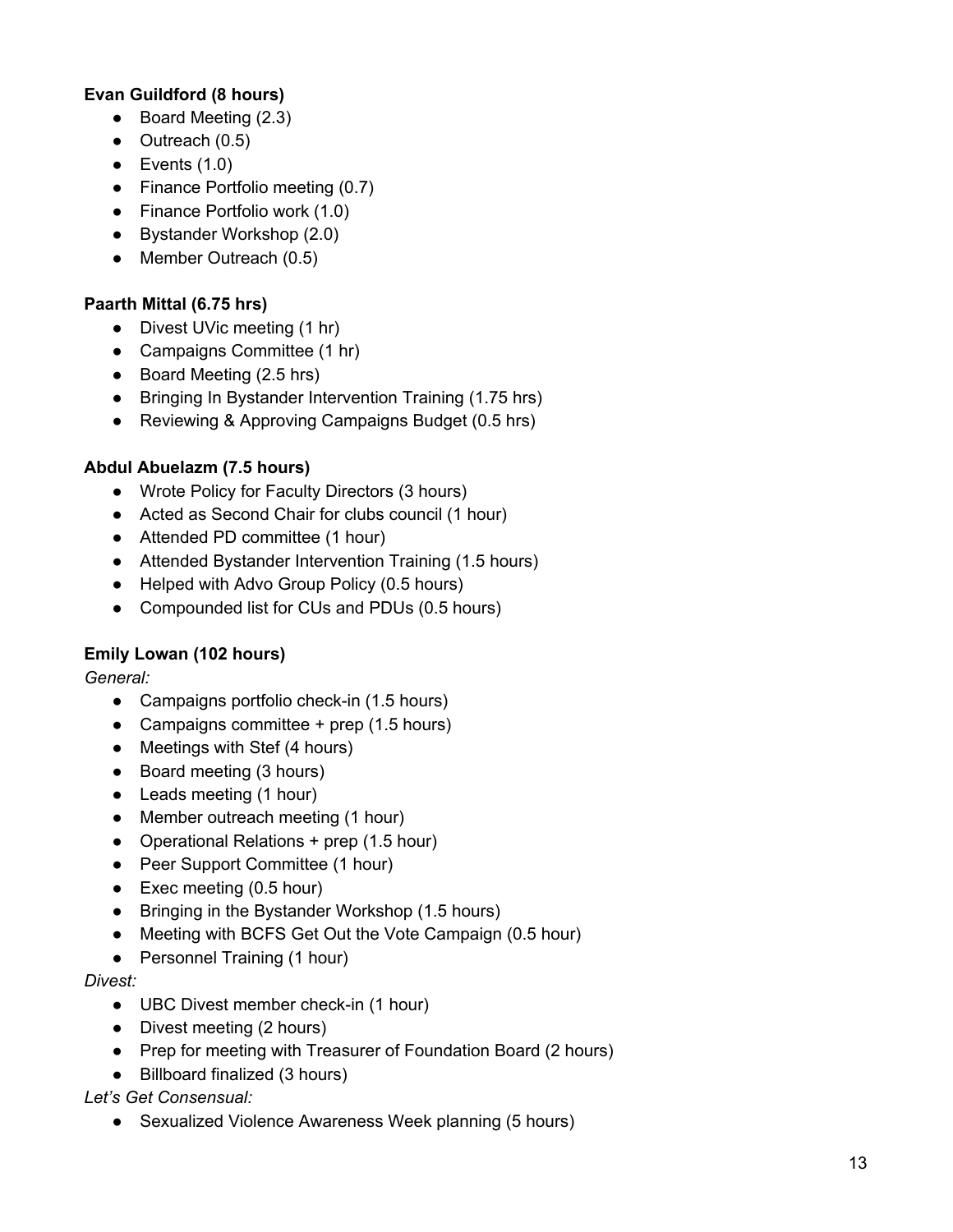- LGC Rebrand planning with Graphics (1.5 hour)
- Campus to campus attendance, planning, coordination (15 hours)

# *Community Safety:*

- Meeting with police violence researcher on-campus (0.5 hour)
- Meeting with Law Students' Society President (0.5 hour)
- Coordinating consultation (1.5 hour)
- Working group meeting (1.5 hour)
- Coordinating research (1.5 hour)

## *Rethink Mental Health:*

• Mental health workshop meeting (1 hour)

*Safer Use:*

- Naloxone training meeting with Student Wellness Centre (1 hour)
- Naloxone training social media campaign planning + coordination (2 hours)
- Naloxone training outreach and coordination (4 hours)
- Naloxone training research for community supports (1.5 hours)
- Naloxone training event (1.5 hours)

## **Dalal Tubeishat (61 hours)**

- Answered emails
- Held in-person and online office hours
- Had meetings with club executives
- Had internal meetings with other directors, advocacy group coordinators, excluded managers, accounting, and graphics
- Had external meetings with UVic administrators, faculty, and staff
- Conducted planning for clubs and course union related programming for the fall
- Signed cheques
- Updated and reviewed policy (Clubs Policy, Course Union Policy, Advocacy Groups Policy, Issues Policy, Electoral Policy)
- Chaired and planned for Advocacy Relations Committee, Clubs Council, and Course Union Council
- Attended Electoral Committee, Policy Development Committee, Executive Committee, and Events Committee
- Attended Bringing in the Bystander Training
- Attended Advocacy Groups Coordinators Meeting
- Posted on social media
- Responded to members' questions on social media
- Did website edits
- Creating a guide to running for the BoD

## **Dipayan Nag (22.3 hours)**

- Admin work.
- Meeting with GC community
- International Student orientation
- Term planning
- Event planning